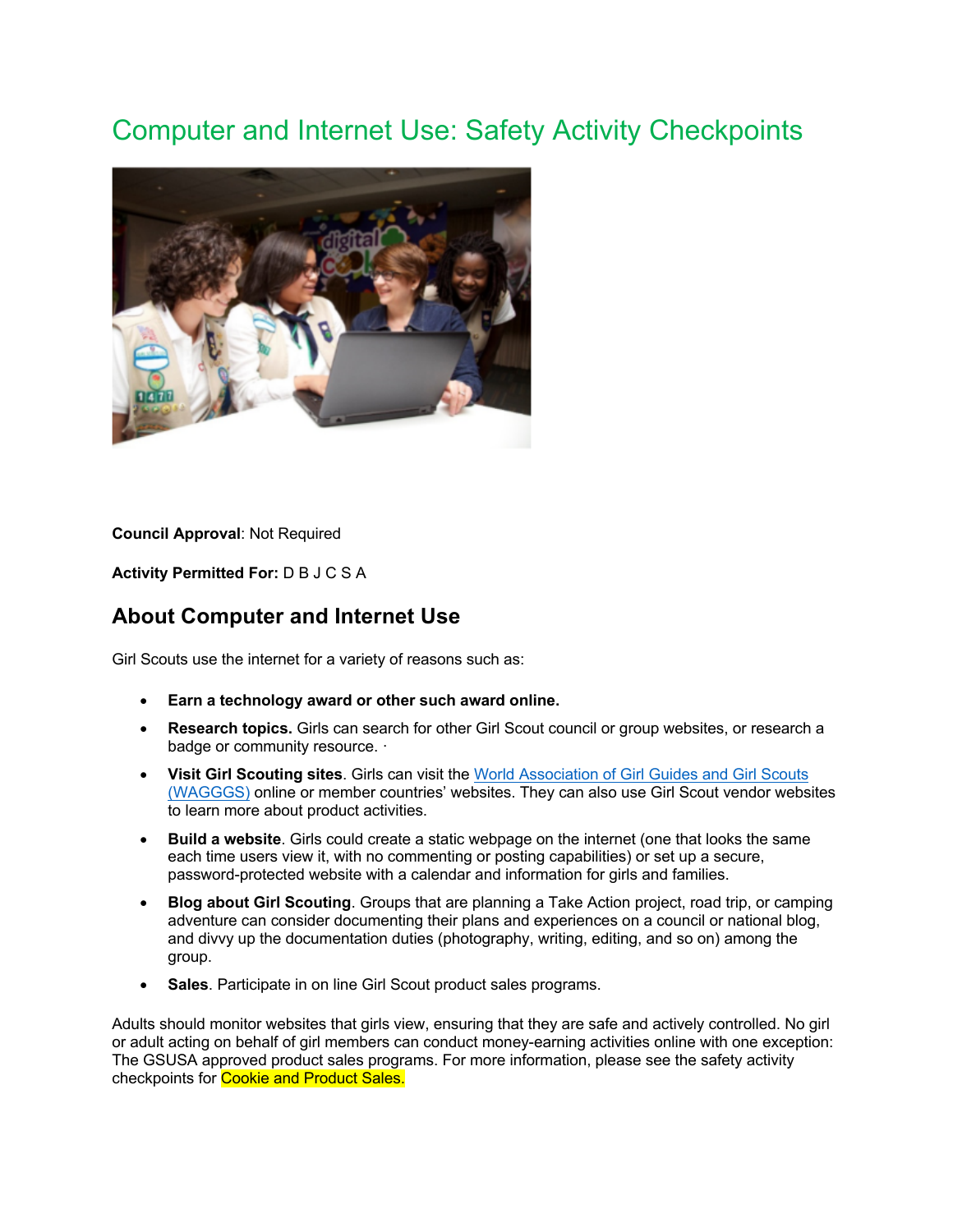Most girls will go online from their home computers, and older girls may access the internet on their mobile phones. For girls who cannot go online from home, check with your Girl Scout council for suggestions on sites where computers are available for use.

When planning a group learning session, identify locations—such a library, a Girl Scout program center, a school or college computer lab, a computer rental store with training facility, or a museum—that provides group members with opportunities to use computers and to access the internet.

## **Learn More:**

- **Girl Scouts of the USA ·**
- Go Girls Only (for girls in grades 1–6) ·
- **Stop, Think, Connect**

## **Safety Activity Checkpoints**

**Copy and distribute the Girl Scout Internet Safety Pledge**. All girls, as well as their parents/guardians, must read, agree to, and abide by the Girl Scout Internet Safety Pledge when going online.

**Ensure girls' safety in website design**. Girls must understand that the internet is an open means of communication that anyone can access. As such, websites will often attract people other than their intended users. It is therefore imperative that any information that could jeopardize the safety and security of girls and adults not be disclosed on a website. The following measures help to ensure girls' safety while online:

- Use only first names, and never last names.
- Never post addresses, phone numbers, or email addresses of girls.
- Always have a parent or guardian's permission when using pictures of girls on a website. This is important for all girls, and special regulations apply for children younger than 13 years of age.
- Do not post addresses of group meeting places or dates and times of meetings, events, or trips. Instead, an adult who wishes to communicate about upcoming events with families of Girl Scouts should send an email to the families.
- Do not allow automatic posting of messages to a website. All postings on sites such as message boards or guest books should have adult oversight and be screened prior to posting live.
- Ensure that websites do not show personal email addresses of girls, but use a troop or group email or an adult's email address.

**Be aware of shared content**. When linking to other websites from your site, make sure site contents are in keeping with Girl Scout principles and activities. Avoid linking to commercial sites selling merchandise to avoid implied Girl Scout endorsement of the products they offer. Instead, seek out sites that support girls' participation in Girl Scouting. These sites should be tasteful and program-level appropriate. They should show diversity; be beneficial to girls, adults, and families; and be consistent with the mission of Girl Scouting. As a courtesy, consider emailing the site's webmaster for permission to link to the site.

Use similar criteria to determine which sites you support linking to your group's website.

**Respect copyrighted material**. The basic principle is, if it's not yours, don't use it. A group's website may not use copyrighted designs, text, graphics, or trademarked symbols without specific permission from the copyright or trademark holder.